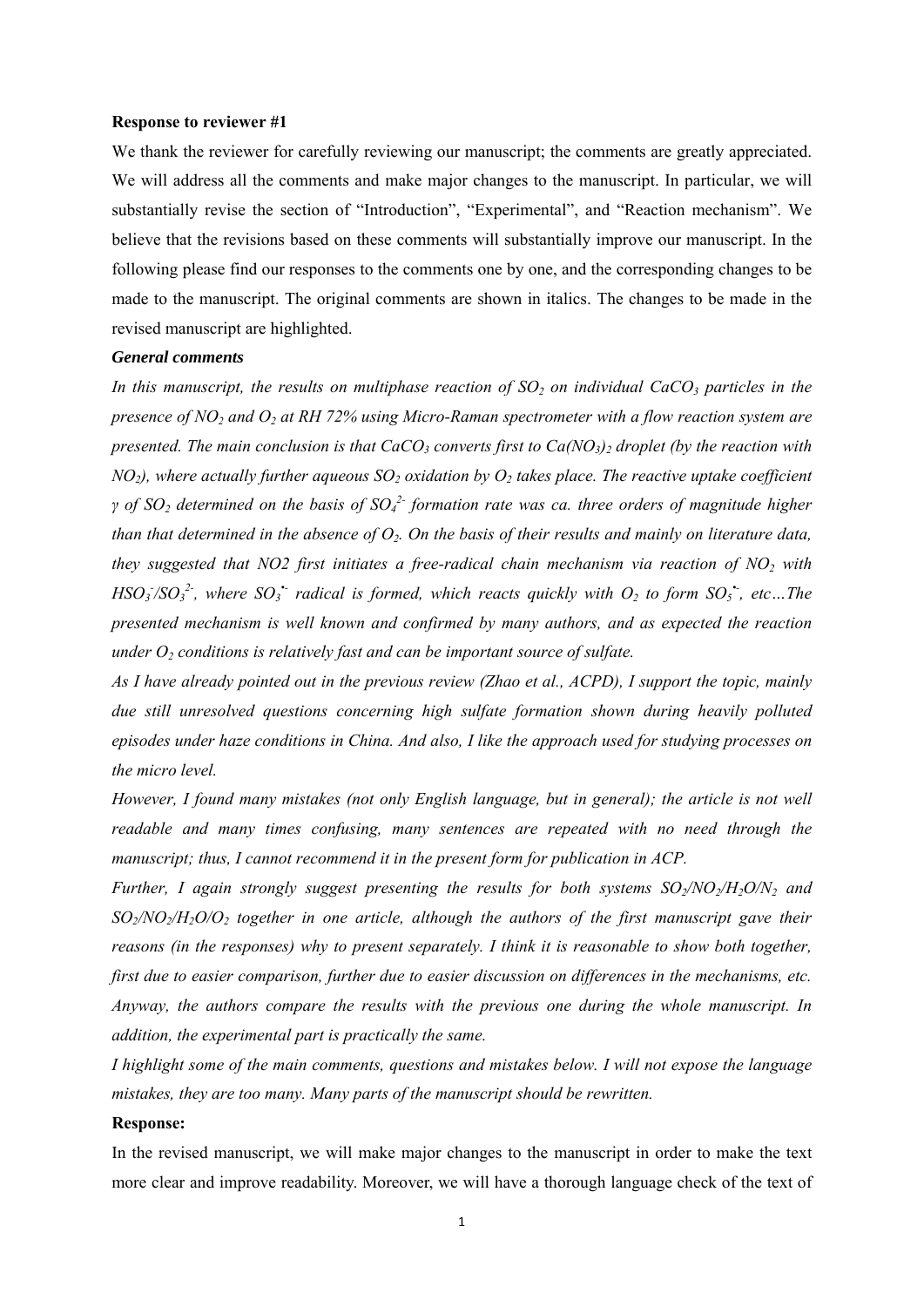this manuscript and correct the errors in language.

Regarding the arrangement of the two manuscripts, although they have some parts in common, the scientific questions under investigation and the chemistry in these two studies are substantially different. We have decided to arrange the two manuscripts as independent papers instead of companion papers to highlight their distinct features. The reasons for this arrangement are as follows:

1. The question whether the multiphase reaction of  $SO_2$  directly with  $NO_2$  is an important pathway for sulfate formation in the real atmosphere, e.g., during haze episodes in China, requires investigating the "pure" reaction of  $SO_2$  with  $NO_2$  without confounding effects of other oxidants. In another manuscript (Zhao et al., 2017), we address this question. And in this manuscript, we address a different question, i.e., whether the multiphase reaction of  $SO_2$  with  $O_2$  in the presence of  $NO_2$  is an important reaction pathway of  $SO_2$  oxidation; obviously, this reaction is more relevant to real atmospheric conditions.

2. We found that the multiphase reaction of  $SO_2$  with  $NO_2$  and the reaction of  $SO_2$  with  $O_2$  in the presence of NO<sub>2</sub> have significantly different chemistry, with different reaction mechanisms, products, and atmospheric implications.

i. The multiphase reaction of  $SO_2$  directly with  $NO_2$  involves two reactants whereas the reaction of  $SO_2$  with  $O_2/NO_2$  involves three reactants. In the former reaction  $NO_2$  is the main oxidant of  $SO_2$ while in the latter reaction  $O_2$  is the main oxidant of  $SO_2$  and  $NO_2$  only acts as an initiator of chain reactions.

ii. According to the reaction mechanism, the main products in the multiphase reaction of  $SO<sub>2</sub>$  with  $NO<sub>2</sub>$  are sulfate and nitrite with a stoichiometry of 1:1. In contrast, the main product in the multiphase reaction of  $SO_2$  with  $O_2$  in the presence of  $NO_2$  is sulfate and the ratio of sulfate to nitrite is much higher than 1:1 because nitrite is only formed in the chain initiation step.

iii. Due to the different reaction mechanism, the atmospheric implication of the reaction of  $SO_2$  with  $O_2$  in the presence of NO<sub>2</sub> is significantly different from the direct reaction of SO<sub>2</sub> with NO<sub>2</sub> because the former leads to much faster sulfate formation and has much less influence on reactive nitrogen chemistry in the atmosphere.

Based on these reasons, we will change the title of this manuscript to "NO<sub>2</sub>-initiated Multiphase Oxidation of  $SO_2$  by  $O_2$  on CaCO<sub>3</sub> Particles" in the revised manuscript. Accordingly, in the revised manuscript we will delete the parts where we stated about the companionship of these two papers (lines 63-64, 80 in the manuscript). We will also adjust the wording in the abstract and introduction to reflect this change.

### *Specific comments*

#### *Introduction: It needs to be rewritten.*

*1. The authors should say something on well known and published mechanisms in the introduction. Discussion on the p.6/7 should partly be included here. Especially, the mechanism (R1-R6) does not fit on p.6, because it seems that is not important for their results*.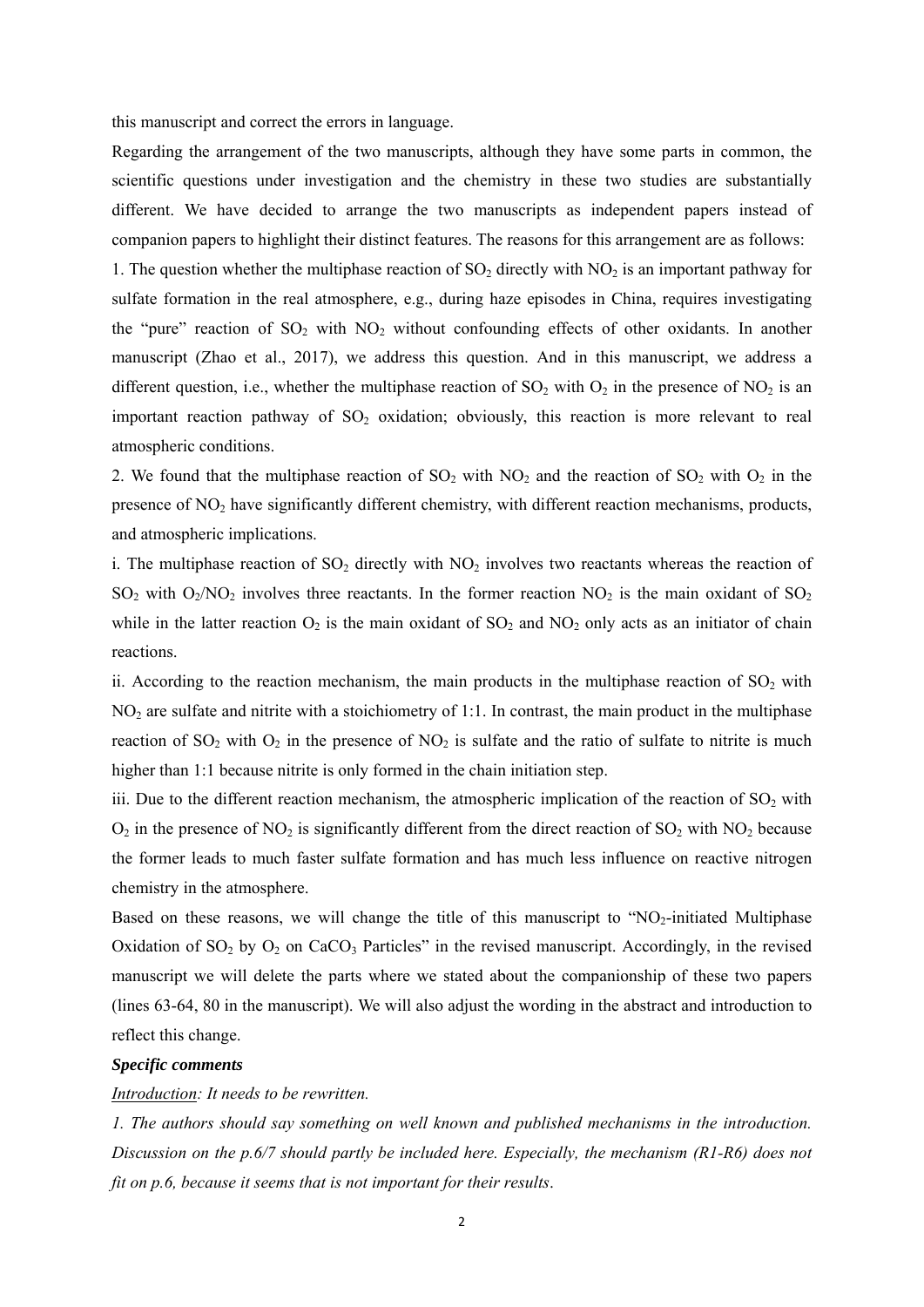#### **Response:**

Agree. In the revised manuscript, we will make major changes to the introduction and add the published mechanism to the introduction.

As the reviewer suggested, in the introduction we will also include part of the discussion regarding the mechanism on the p.6-7. It will read:

"Despite such a reaction mechanism of  $SO_2$  oxidation has been proposed, its role in the  $SO_2$  oxidation in the ambient atmosphere is not well established. Most previous studies focus on the direct reaction of  $SO_2$  with  $NO_2$ , including determining its rate constant (Lee and Schwartz, 1983; Clifton et al., 1988; Shen and Rochelle, 1998; Spindler et al., 2003; Nash, 1979; Huie and Neta, 1986). According to the reaction products and their yields (Lee and Schwartz, 1983; Clifton et al., 1988), the overall reaction equation of the direct reaction of  $NO<sub>2</sub>$  with  $SO<sub>2</sub>$  is as follows:

| $2NO_2(aq) + HSO_3^-(aq) + H_2O \rightarrow 2NO_2^-(aq) + SO_4^{2-}(aq) + 3H^+(aq)$ ,              | (R1)     |
|----------------------------------------------------------------------------------------------------|----------|
| $2NO_2(aq) + SO_3^{2-}(aq) + H_2O \rightarrow 2NO_2^-(aq) + SO_4^{2-}(aq) + 2H^+(aq)$ ,            | $(R2)$ . |
| which were proposed to proceed via NO <sub>2</sub> -S(IV) adduct complexes (Clifton et al., 1988). |          |
| $NO_2(aq) + SO_3^{2-}(aq) \rightarrow [NO_2 - SO_3]^{2-}(aq)$ .                                    | (R3)     |
| $NO_2(aq) + [NO_2 - SO_3]^{2-}(aq) \rightarrow [NO_2 - SO_3 - NO_2]^{2-}(aq)$ .                    | (R4)     |
| $[NO_2 - SO_3 - NO_2]^{2-}(aq) + OH^-(aq) \rightarrow [NO_2 - SO_4H - NO_2]^{3-}(aq).$             | (R5)     |
| $[NO2 - SO4H - NO2]3-(aq) \rightarrow 2NO2-(aq) + SO42-(aq) + H+(aq).$                             | $(R6)$ " |

2. P. 2, line 39 and p. 8, line 243: Dissolution/absorption of SO<sub>2</sub> in aqueous solution results in total dissolved S(IV), i.e. three species  $SO_2x$   $H_2O$ ,  $HSO_3^-$  and  $SO_3^2$ , which are in equilibrium; which *species will prevail depends on pH! So, H2SO3 (2H+ +SO3 2-) are the same species as you have already written. In addition, it is not "rapid interconversion" between the species.* 

### **Response:**

Agree. In the revised manuscript, we will change " $H_2SO_3$ " to " $SO_2\bullet H_2O$ ". And we will change "rapid" interconversion" to "fast dissociations of  $SO_2 \cdot H_2O$  and  $HSO_3$ ".

# *Experimental:*

*3. RH is not mentioned in the experimental part, only in figure captions (RH 72%) and Table 1 (RH 82%). Is this fine or wrong?* 

# **Response:**

The values for RH in figures and Table 1 are correct. The experiments were carried out at two RH, 72% and 82%. The experiments with varied concentrations of  $O_2$  were done at 82 % RH. For the experiments at 72% RH, the reactive uptake coefficients were not quantified. Therefore, only the reactive uptake coefficients at 82% RH are shown in Table 1. In the revised manuscript, we will elaborate the experimental part and clarified this point as follows.

"The experiments of this study were conducted under two RH (72% and 82%) at 75 ppm SO<sub>2</sub> and 75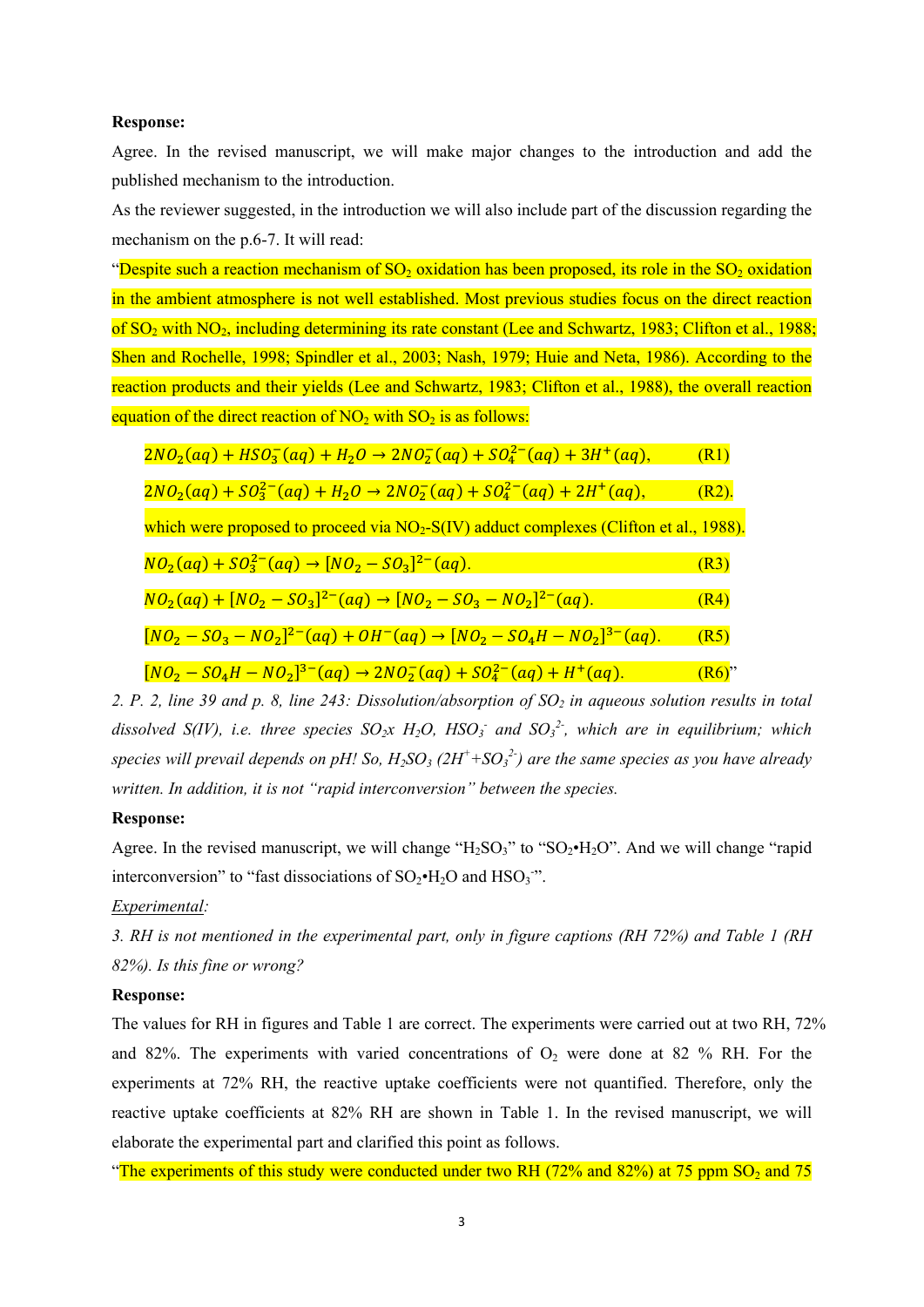# $ppm NO<sub>2</sub>$ ."

*4. Can you say something on pH of the formed aqueous layer of Ca(NO3)2? If you know the pH you can say something more on mechanism; i.e. if it is above 6, than SO<sub>3</sub><sup>2</sup> species are the main species which are involved.* 

### **Response:**

The pH of the aqueous layer of  $Ca(NO<sub>3</sub>)<sub>2</sub>$  may not be completely homogeneous within the aqueous layer and may change dynamically with time during the reaction. In the surface of the aqueous layer pH was supposed to be lower, which was mainly determined by the gas-aqueous equilibrium of  $SO_2$ , and estimated to be  $\sim$ 3. In the vicinity of the CaCO<sub>3</sub> core, pH was supposed to be higher due to carbonate hydrolysis, and was estimated to be  $\sim$ 7.6. Additionally, in the beginning of the reaction the overall pH of the aqueous layer should be higher due to the larger  $CaCO<sub>3</sub>$  core and thinner aqueous layer while in the end of the reaction overall pH should be lower, which was mainly determined by the gas-aqueous equilibrium of SO<sub>2</sub>. Therefore, it is likely that both  $HSO_3^-$  and  $SO_3^2$  were present, and the dominant species depended on the reaction time and location within the aqueous droplet. In the revised manuscript, we will add short discussion on this point.

"The dominant S(IV) species depends on pH. Due to the fast dissociations of  $SO_2\bullet H_2O$  and  $HSO_3$ , reactions consuming one of these S(IV) species will result in instantaneous re-establishment of the equilibria between them (Seinfeld and Pandis, 2006). In this study, the pH of the aqueous layer of  $Ca(NO<sub>3</sub>)<sub>2</sub>$  may change dynamically with time during the reaction and may not completely homogeneous within the aqueous droplet. The pH values could vary between  $\sim$ 3 and  $\sim$ 7.6. In the surface of the aqueous layer pH was mainly determined by the gas-aqueous equilibrium of  $SO<sub>2</sub>$ , and estimated to be  $\sim$ 3. In the vicinity of the CaCO<sub>3</sub> core, pH was mainly determined by the hydrolysis of carbonate and estimated to be  $\sim$ 7.6. It is likely that both HSO<sub>3</sub> and SO<sub>3</sub><sup>2</sup> were present, and the dominant species depended on the reaction time and location within the aqueous droplet. Nevertheless, in order to make the reaction mechanism more clear,  $HSO<sub>3</sub>$  is used in the reaction equations. Similar reaction equations are also applicable to  ${SO_3}^2$  because of the fast dissociations of  ${SO_2 \cdot H_2O}$  and  $HSO<sub>3</sub>$ ."

#### *Results and discussion:*

*5. If you once define that you have a system*  $NO_2/H_2O/O_2$ *, where*  $O_2$  *is from synthetic air, there is no need to repeat "in synthetic air" throughout the manuscript.* 

#### **Response:**

Agree. In the revised manuscript, we will not use "in synthetic air" throughout the manuscript where it is not necessary.

6. Paragraph 3.2 An explanation on increasing concentration of NO<sub>3</sub> during the reaction is needed. **Response:** 

Agree. The concentration of  $NO<sub>3</sub>$  increased during the reaction because  $NO<sub>3</sub>$  was continuously formed by the reaction of  $CaCO<sub>3</sub>$  with  $NO<sub>2</sub>$  and  $H<sub>2</sub>O$ . In the revised manuscript, we will briefly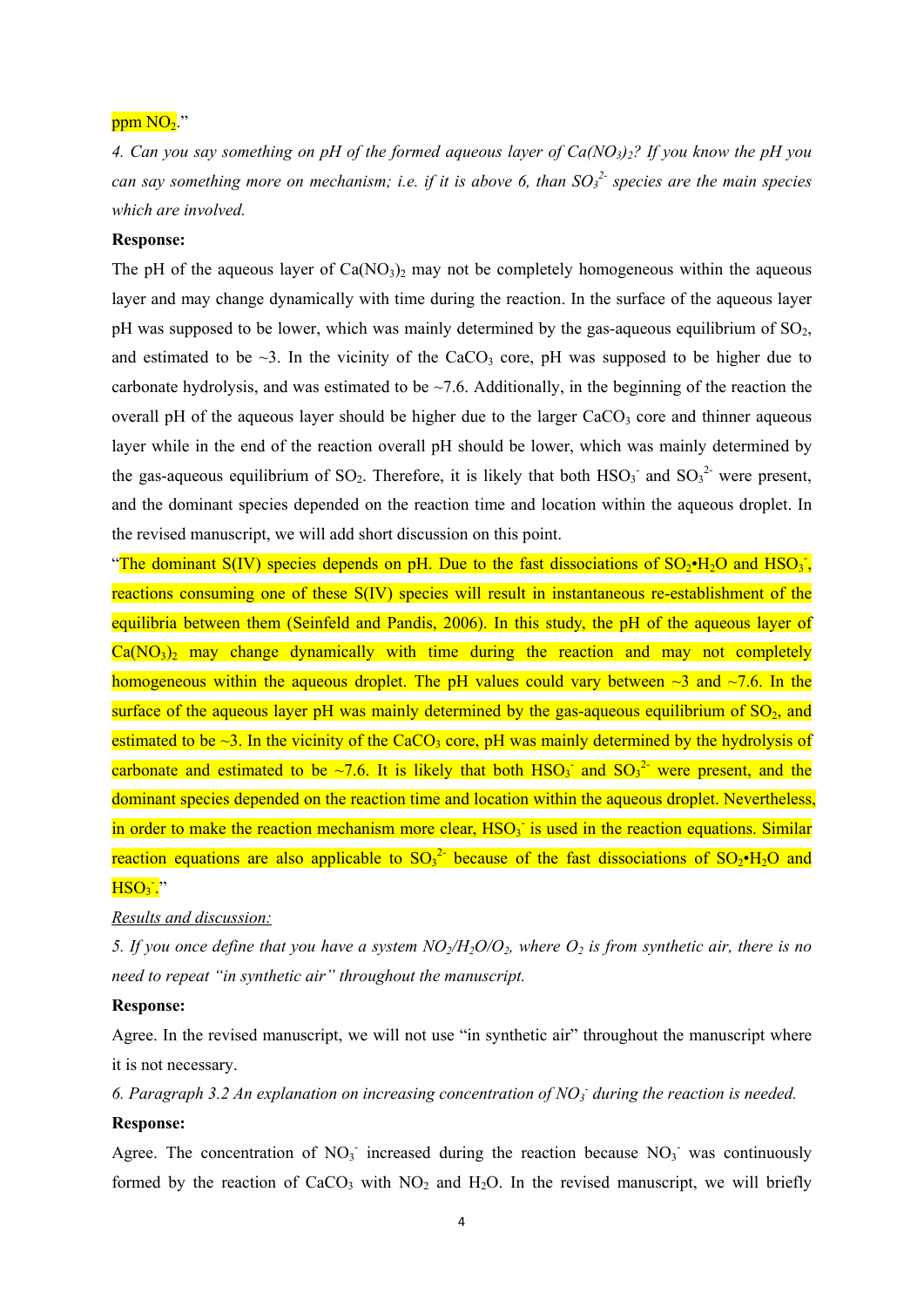discuss this point.

"The decrease of carbonate and the increase of nitrate is because carbonate continuously reacted with  $NO<sub>2</sub>$  and H<sub>2</sub>O forming Ca(NO<sub>3</sub>)<sub>2</sub>. The detailed mechanism of the multiphase reaction of carbonate with  $NO<sub>2</sub>$  and  $H<sub>2</sub>O$  are discussed in our previous studies (Li et al., 2010; Zhao et al., 2017)."

*7. P.5, line 146: The reactive uptake coefficient γ of SO<sub>2</sub> was determined at three different O<sub>2</sub> concentrations, and not in the range 5-86%.* 

### **Response:**

Agree. In the revised manuscript, we will change "in presence of  $O_2$  (5%-86%)" to "in the presence of  $O_2$  with three concentrations (5%, 20%, and 86%)".

*8. P. 5, line 147: I can see that the increase in the reactive uptake coefficient γ of SO<sub>2</sub> is ca. three orders (and not two to three) of magnitude higher than that determined in the absence of*  $O_2$ *.* 

#### **Response:**

The reactive uptake coefficient  $\gamma$  of SO<sub>2</sub> for the reaction with O<sub>2</sub>/NO<sub>2</sub> in synthetic air (1.2×10<sup>-5</sup>) was around 370 times higher than that determined for the direct oxidation of  $SO_2$  by  $NO_2$  (3.22×10<sup>-8</sup>). Therefore, we described this difference as "two to three orders of magnitude".

*9. In the second paragraph of 3.3 you compare your results with the literature. Of course, that your results are different than that from Lee and Swartz (1983), due to many reasons, but probably the most important is their different approach. You can probably make some comparisons of your reaction rates with the rates got for the gas mixture*  $SO_2/NO_2/air$  *introduced into aqueous solution (Turšič et al., 2001).* 

### **Response:**

We thank the reviewer for the suggestion. Regarding the experimental approach, Turšič et al. (2001) studied the absorption of the  $SO_2/NO_2/air$  mixture into aqueous solution, which is indeed more similar to our study. However, due to the mass transfer limitations, it is difficult to directly compare the reaction rates in that study with ours and the rate constants in other studies. A rate constant of  $2.4 \times 10^3$ mol<sup>-1</sup> L s<sup>-1</sup> (at pH 3) can be derived from the study of Turšič et al. (2001), which is much lower than the values from the study of Lee and Schwartz (1983) and of Clifton et al. (1988). This is likely attributed to the limiting step by the aqueous phase mass transfer. The characteristic mixing time in the aqueous phase in the study of Turšič et al. (2001) is likely much longer than that of Lee and Schwartz (1983) (1.7-5.3 s) according to the time series of  $HSO<sub>3</sub>$  concentration in the study of Turšič et al. (2001), although it was not explicitly reported. Nevertheless, in the revised manuscript, we will add this comparison as follows.

"Only few studies have reported the S(IV) oxidation rate in the reaction of S(IV) and  $O<sub>2</sub>/NO<sub>2</sub>$ mixtures (Turšič et al., 2001; Littlejohn et al., 1993). However, due to the limiting step by the aqueous phase mass transfer, it is difficult to quantitatively compare the reaction rates in those studies to the uptake coefficient in our study and the rate constants determined by Lee and Schwartz (1983) and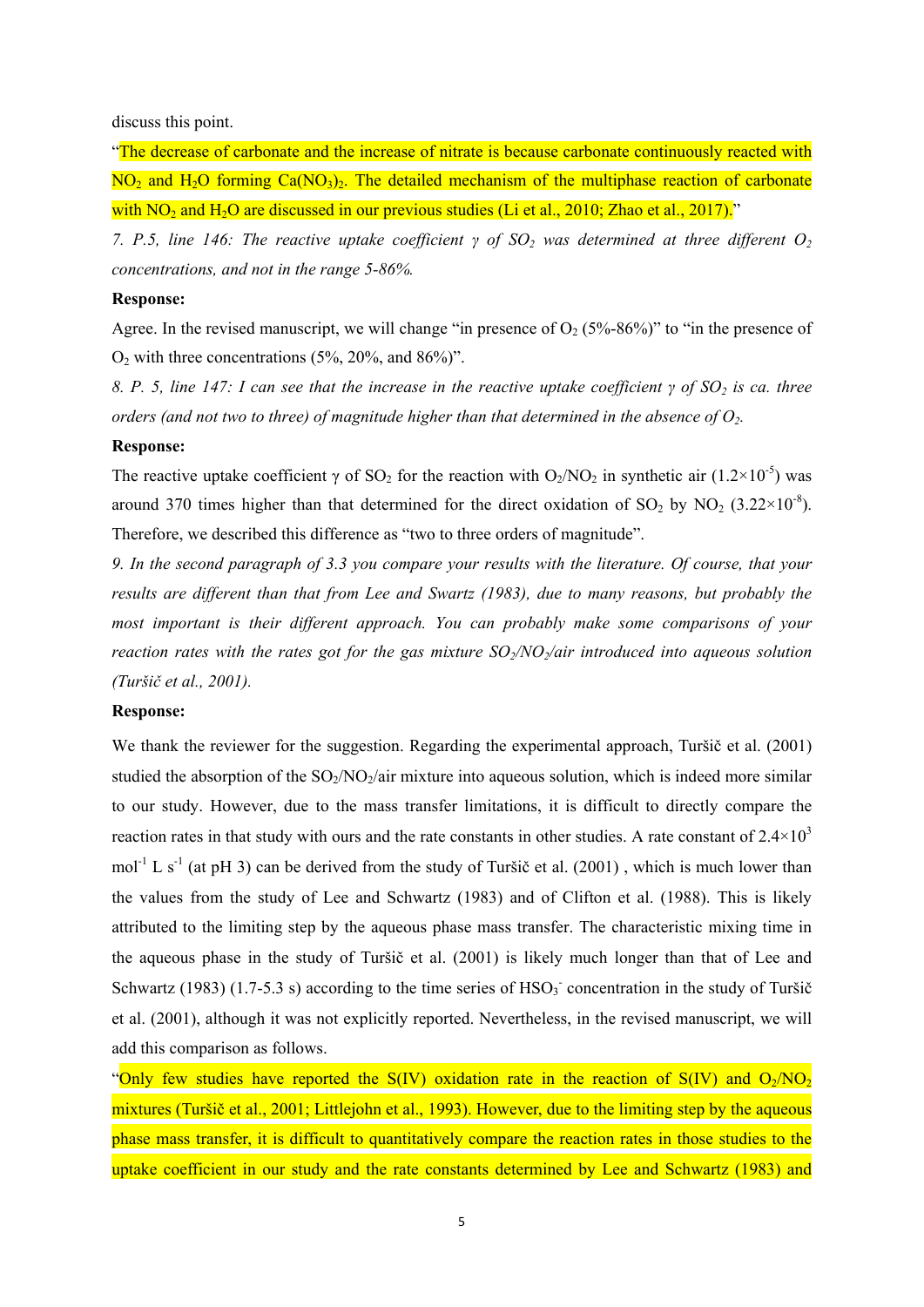Clifton et al. (1988). For example, a rate constant of  $2.4 \times 10^3$  mol<sup>-1</sup> L s<sup>-1</sup> (at pH 3) can be derived from the study of Turšič et al. (2001), which is much lower than the values from the study of Lee and Schwartz (1983) and of Clifton et al. (1988). This is likely attributed to the limiting step by the aqueous phase mass transfer because the characteristic mixing time in the aqueous phase in the study of Turšič et al. (2001) is likely much longer than that of Lee and Schwartz (1983) (1.7-5.3 s) according to the time series of  $HSO_3^-$  concentration in the study of Turšič et al. (2001)."

*10. The mechanism shown on p.6 (from line 172 to 189) should be deleted here and just mentioned in the introduction. It is not important for the discussion, but can be written in one sentence why this mechanism is not possible.* 

#### **Response:**

Agree. In the revised manuscript, we will delete the mechanism from line 172 to 189 and only mention them in the introduction, as the reviewer suggested. Instead, we will briefly discuss why this mechanism is not possible as follows.

"According to the NO<sub>2</sub>-S(IV) adduct mechanism, the presence of  $O_2$  should not affect the SO<sub>2</sub> oxidation rate, which is opposite to the substantial enhancement in the  $SO<sub>2</sub>$  oxidation rate observed in the presence of  $O_2$  compared to that in the absence of  $O_2$ . Therefore, NO<sub>2</sub>-S(IV) adduct mechanism is likely not important in this study."

*11. Check the reactions in the text and in the Table 2 (see R7-R8 in the text and those in the Table, R8–R10, R8a, R8b)! Anyway, it is no need to repeat; all important reactions in the Table are enough. If you know the pH, you can write the reaction with only one species,*  $HSO<sub>3</sub>$  *or*  $SO<sub>3</sub><sup>2</sup>$ *.* 

#### **Response:**

Agree. In the revised manuscript, we will change R8 to R7. We will delete R7-17 in the text and only show them in the table. Moreover, as discussed above (the response to comment 4) we will only show the reaction equations for  $HSO<sub>3</sub>$  for clarity, although these reaction equations are also applicable to  $SO_3^2$  because of the fast dissociations of  $SO_2 \cdot H_2O$  and  $HSO_3$ .

12. P.7, line 209-213: Nice study on  $S_2O_6^{2}$  species formation, although in a different system, can be *found in Podkrajšek et al, Chemosphere 49 (2002). Whatever, the mechanism (and the reason) of its formation should be the same.* 

### **Response:**

We thank the reviewer for raising this study on  $S_2O_6^{2}$  formation. In the revised manuscript, we will add this paper in our citation and briefly discussed it as follows.

"S<sub>2</sub>O<sub>6</sub><sup>2-</sup> was detected with an appreciable yield besides  $SO_4^2$ <sup>2-</sup> and  $NO_2^-$  using Raman spectroscopy in the reaction of NO<sub>2</sub> with aqueous sulfite (Littlejohn et al., 1993). It was also observed in the aqueous oxidation of bisulfite in N<sub>2</sub>-saturated solution in the presence of Fe(III) using ion-interaction chromatography (Podkrajšek et al., 2002)."

*13. Better than "radical mechanism" is "a free-radical chain mechanism".*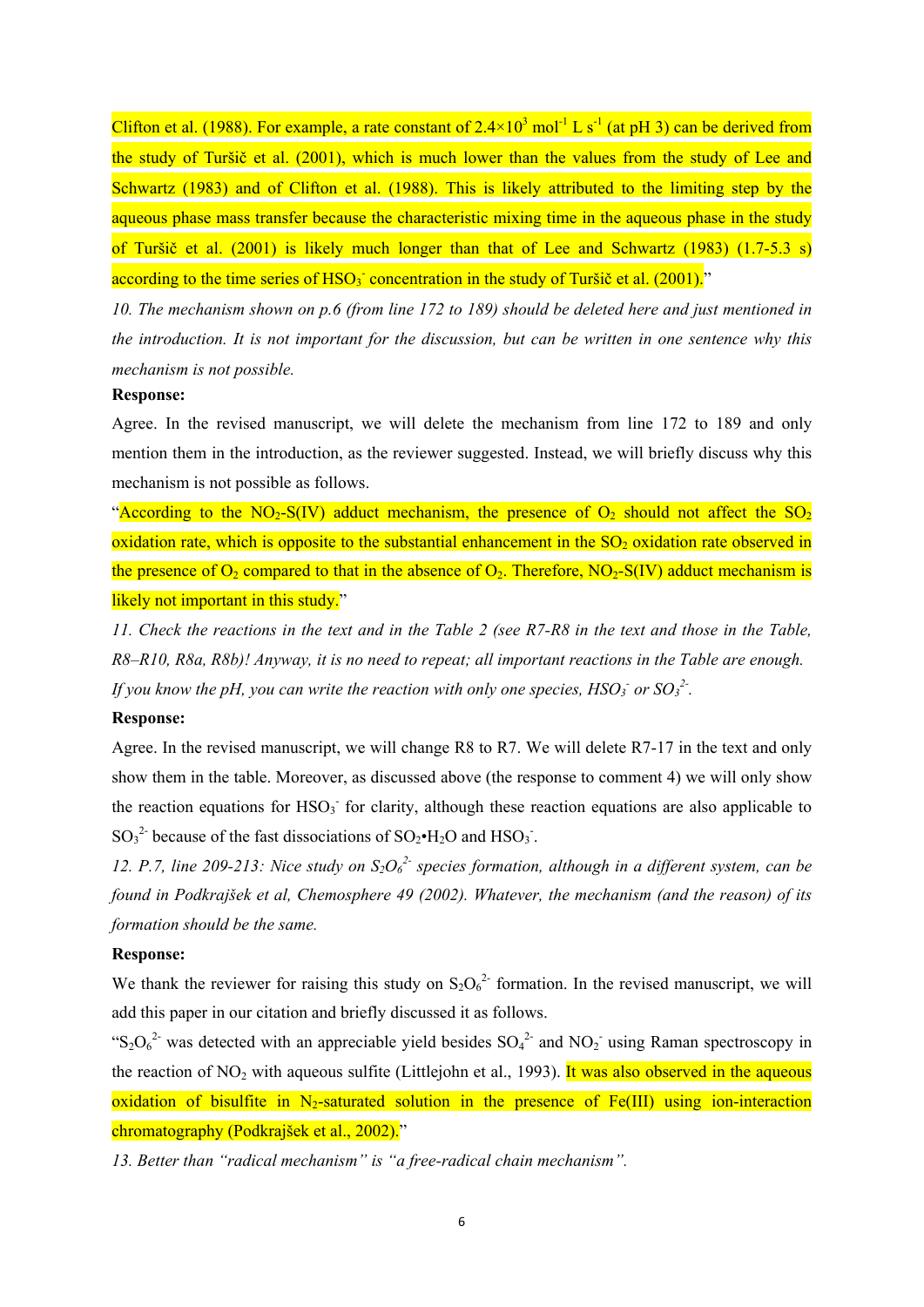#### **Response:**

Agree. In the revised manuscript, we will change the "radical mechanism" to "a free-radical chain mechanism".

14. P. 8, Line 239: I do not agree that there is a synergy between  $NO<sub>2</sub>$  and  $O<sub>2</sub>$  (definition of synergy!); *NO2 only initiates the free-radical chain mechanism, and after the induction period, the reaction is relatively fast; and according to the proposed mechanism does not have other role, except in the first step when Ca(NO<sub>3</sub>)<sub>2</sub> is formed in the reaction between CaCO<sub>3</sub> and NO<sub>2</sub>. This part is now explained well in the first manuscript (Zhao et al., ACPD).* 

## **Response:**

By synergy, we meant that the overall effect on the  $SO<sub>2</sub>$  oxidation rate when both  $NO<sub>2</sub>$  and  $O<sub>2</sub>$  were present was higher than the sum of the effect of  $NO_2$  and of  $O_2$ , although the reactions of  $SO_2$  with  $O_2$ and with  $NO<sub>2</sub>$  were not always simultaneous. As we have shown, the  $SO<sub>2</sub>$  oxidation rates in the direct reaction of  $SO_2$  with  $NO_2$  and with  $O_2$  were both very low.

In the revised manuscript, we will further elaborate this discussion as follows.

"In the experiment without  $NO<sub>2</sub>$  while keeping other reaction conditions the same, we found that no sulfate was formed after 5 h of reaction. This indicates that  $O_2$  by itself cannot intialize the chain reaction, although it favors chain propagation, and the oxidation of  $SO_2$  by  $O_2$  was slow. The effect on the SO<sub>2</sub> oxidation rate when both NO<sub>2</sub> and O<sub>2</sub> were present was much higher than the sum of the effect of  $NO_2$  and of  $O_2$ . We refer to this effect as the synergy of  $NO_2$  and  $O_2$ , which resulted in the fast oxidation of  $SO_2$  forming sulfate in this study. Without either NO<sub>2</sub> or O<sub>2</sub>, the reaction proceeded much slower. "

*15. I also suggest excluding older references, and rather including only those after 1990.* 

#### **Response:**

We thank the reviewer for the suggestion. However, some of the references earlier than 1990 are also important for the discussion of this study such as Lee and Schwartz (1983). Since ACP does not limit the number of references, we think it may be more reasonable to keep these references.

*16. The radicals throughout the manuscript are written incorrectly.* 

### **Response:**

Agree. In the revised manuscript, we will check and correct the writing of radicals throughout the manuscript wherever there were mistakes.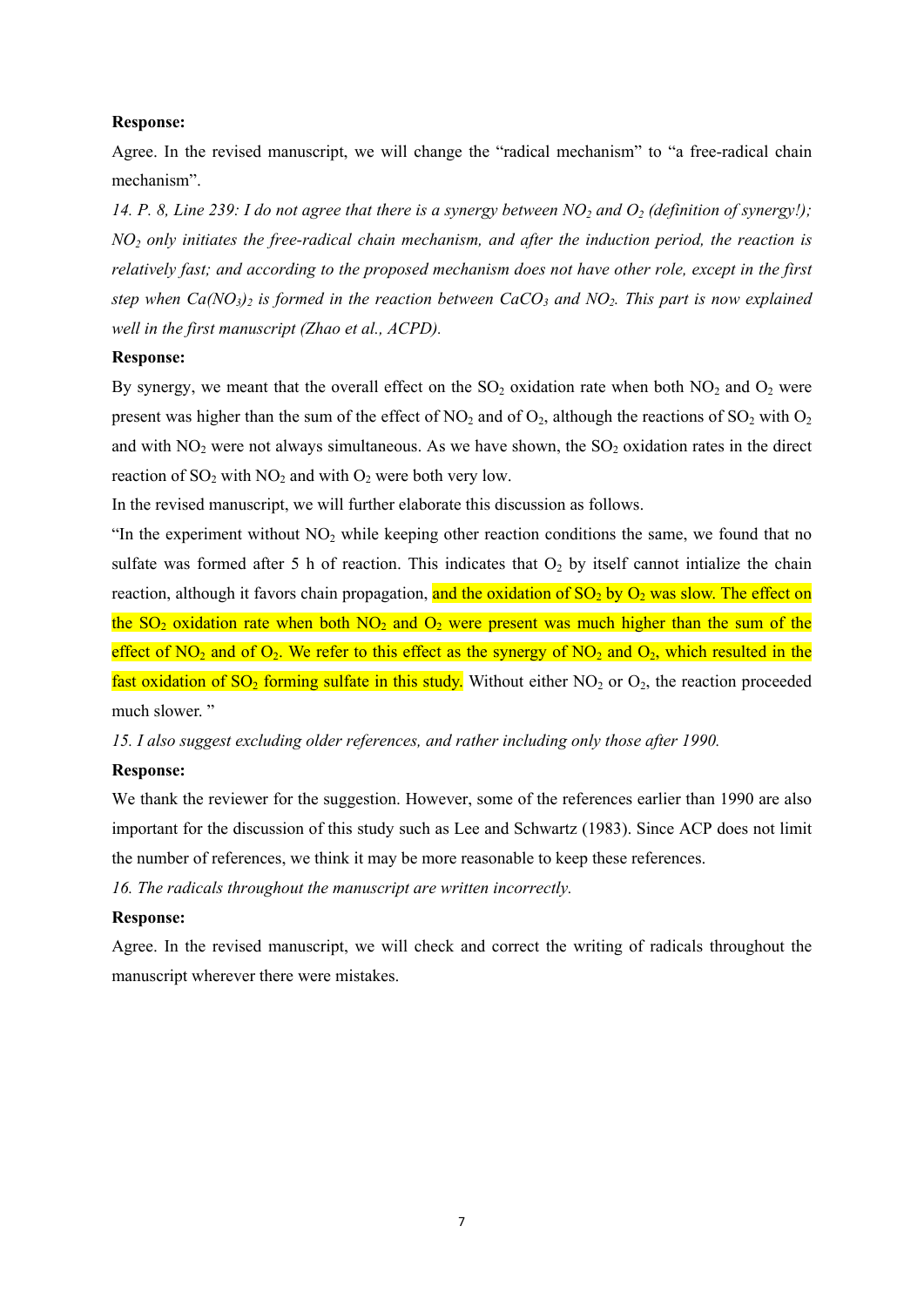#### **References**

Clifton, C. L., Altstein, N., and Huie, R. E.: Rate-constant for the reaction of  $NO<sub>2</sub>$  with sulfur(IV) over the pH range 5.3-13, Environ. Sci. Technol., 22, 586-589, 10.1021/es00170a018, 1988.

Huie, R. E., and Neta, P.: Kinetics of one-electron transfer-reactions involving ClO2 and NO2, J. Phys. Chem. , 90, 1193-1198, 10.1021/j100278a046, 1986.

Lee, Y.-N., and Schwartz, S. E.: Kinetics of oxidation of aqueous sulfur (IV) by nitrogen dioxide, in: Precipitation Scavenging, Dry Deposition and Resuspension, edited by: Pruppacher, H. R., Semonin, R. G., and Slinn, W. G. N., Elsevier, New York, 453-466, 1983.

Li, H. J., Zhu, T., Zhao, D. F., Zhang, Z. F., and Chen, Z. M.: Kinetics and mechanisms of heterogeneous reaction of NO<sub>2</sub> on CaCO<sub>3</sub> surfaces under dry and wet conditions, Atmos. Chem. Phys., 10, 463-474, 2010.

Littlejohn, D., Wang, Y. Z., and Chang, S. G.: Oxidation of aqueous sulfite ion by nitrogen-dioxide, Environ. Sci. Technol., 27, 2162-2167, 10.1021/es00047a024, 1993.

Nash, T.: Effect of nitrogen-dioxide and of some transition-metals on the oxidation of dilute bisulfite solutions, Atmos. Environ., 13, 1149-1154, 10.1016/0004-6981(79)90038-6, 1979.

Podkrajšek, B., Grgić, I., and Turšič, J.: Determination of sulfur oxides formed during the S(IV) oxidation in the presence of iron, Chemosphere, 49, 271-277, https://doi.org/10.1016/S0045-6535(02)00324-7, 2002.

Seinfeld, J. H., and Pandis, S. N.: Atmospheric chemistry and physics: from air pollution to climate change, 2nd ed., John Wiley &Sons. Inc., 2006.

Shen, C. H., and Rochelle, G. T.: Nitrogen Dioxide Absorption and Sulfite Oxidation in Aqueous Sulfite, Environ. Sci. Technol., 32, 1994-2003, 10.1021/es970466q, 1998.

Spindler, G., Hesper, J., Bruggemann, E., Dubois, R., Muller, T., and Herrmann, H.: Wet annular denuder measurements of nitrous acid: laboratory study of the artefact reaction of NO2 with S(IV) in aqueous solution and comparison with field measurements, Atmos. Environ., 37, 2643-2662, 10.1016/s1352-2310(03)00209-7, 2003.

Turšič, J., Grgić, I., and Bizjak, M.: Influence of NO2 and dissolved iron on the S(IV) oxidation in synthetic aqueous solution, Atmos. Environ., 35, 97-104, https://doi.org/10.1016/S1352-2310(00)00283-1, 2001.

Zhao, D., Song, X., Zhu, T., Zhang, Z., and Liu, Y.: Multiphase Reaction of SO2 with NO2 on CaCO3 Particles. 1. Oxidation of SO2 by NO2, Atmos. Chem. Phys. Discuss., 2017, 1-23, 10.5194/acp-2017-610, 2017.

Clifton, C. L., Altstein, N., and Huie, R. E.: Rate-constant for the reaction of  $NO<sub>2</sub>$  with sulfur(IV) over the pH range 5.3-13, Environ. Sci. Technol., 22, 586-589, 10.1021/es00170a018, 1988.

Huie, R. E., and Neta, P.: Kinetics of one-electron transfer-reactions involving ClO2 and NO2, J. Phys.